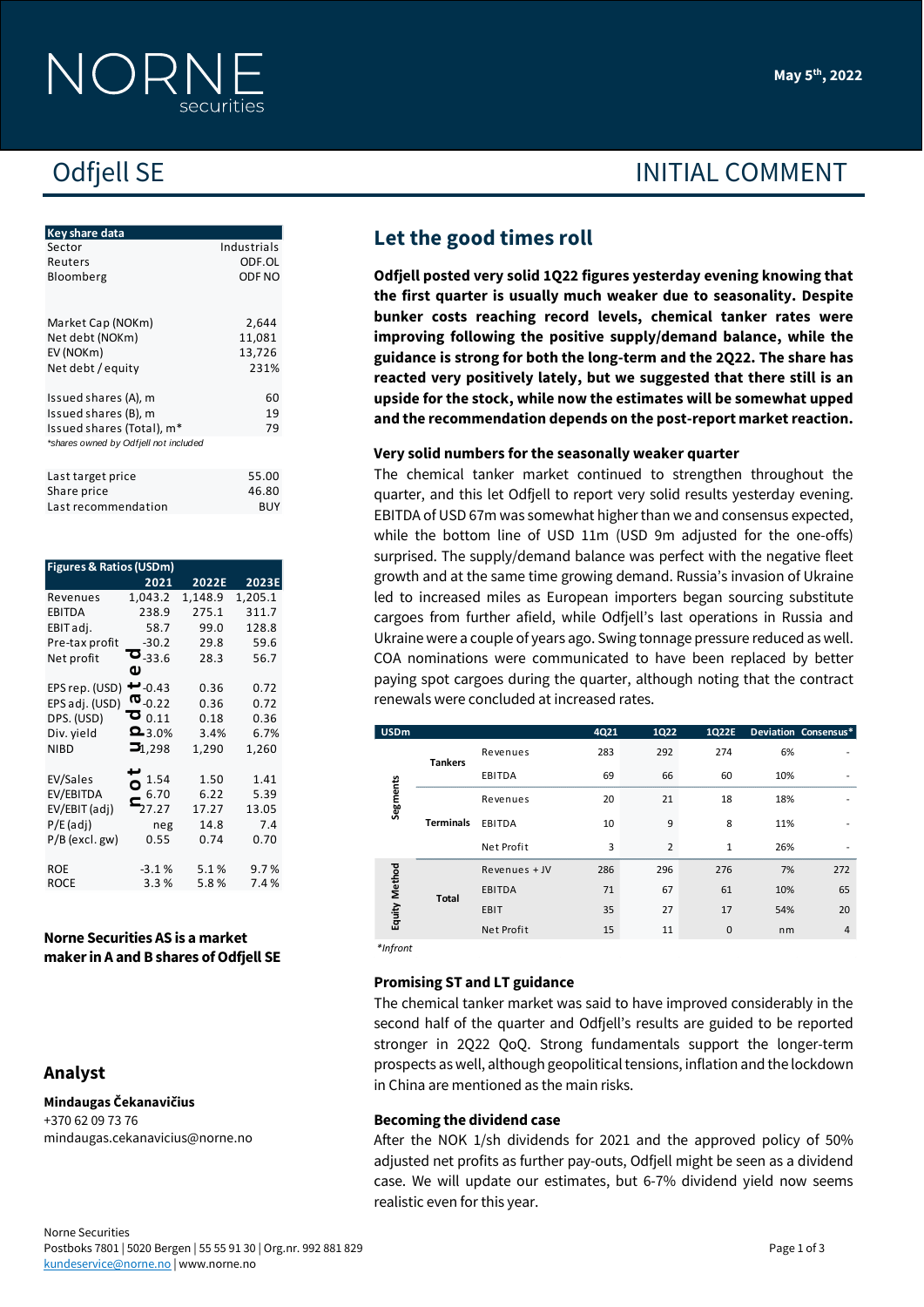## **DISCLOSURES AND DISCLAIMER**

#### **STANDARDS AND SUPERVISORY AUTHORITY**

This report has been prepared by Norne Securities AS, which is supervised by The Financial Supervisory Authority of Norway (Finanstilsynet). Industry standards issued by The Norwegian Securities Dealers Association (Verdipapirforetakenes Forbund) [\(www.vpff.no\)](http://www.vpff.no/) have been used in preparing this report.

#### **DISCLAIMER**

This report is provided for information purposes only. It should not be used or considered as an offer to sell or a solicitation of an offer to buy any securities. This report is prepared for general circulation and general information only. It does not take into account the specific investment objectives, investment knowledge and experience and financial situation of any recipient. Investors seeking to buy or sell any securities discussed or recommended in this report, should seek independent financial advice relating thereto and make his/her own appraisal of the tax or other financial merits of the investment. Any opinions expressed are subject to change without prior notice. This report is based on information from various sources believed to be reliable. Although all reasonable care has been taken to ensure that the information herein is not misleading, Norne Securities AS makes no guarantee, representation or warranty, expressed or implied as to its accuracy, adequacy or completeness. Neither Norne Securities AS, its employees, nor any other person connected with it, accepts any liability whatsoever for any direct, indirect or incidental, special or consequential loss of any kind arising out of the use or reliance on the information in this report.

This report is intended for use only by those persons to whom it is made available by Norne Securities AS. This report may not be distributed, quoted from or reproduced, in full or in part, in any manner without written approval by Norne Securities AS.

#### **RECOMMENDATION STRUCTURE**

Norne Securities' general recommendations – Buy, Hold and Sell – are based on the expected absolute return on the financial instrument within the next 12 months, which equals to an upside to the target price, in combination witha risk profile. The target price represents the price level which the analyst expects the financial instrument to trade at within the coming 12 months. The table below shows the ranges of returns under different risk levels, based on which the recommendation is being determined:

|             | Total return next 12 months (upside to target price) |              |         |  |  |
|-------------|------------------------------------------------------|--------------|---------|--|--|
| <b>Risk</b> | <b>Buy</b>                                           | Hold         | Sell    |  |  |
| Low         | >10%                                                 | $2\% - 10\%$ | $< 2\%$ |  |  |
| Medium      | >15%                                                 | $3\% - 15\%$ | $< 3\%$ |  |  |
| High        | $> 25\%$                                             | $5\% - 25\%$ | $< 5\%$ |  |  |

Our risk assessments range from "high risk" to "medium risk" and "low risk" and are based on a subjective assessment of the following factors: 1) volatility in the share price, 2) liquidity in the share, 3) strength of the balance sheet, 4) absolute earnings level and trend and 5) estimate risk.

Share prices used in the report are as of market close on the last trading day if the report is being published before the stock market opening, or market price within 15 min. before the publication if the report is published during the trading hours of the Oslo Stock Exchange.

### **TARGET PRICE AND UPDATES**

Target prices may be based on one or several valuation methods, for instance, the discounted cash flow (DCF) analysis or applying "fair" pricing multiple(s) based on historical valuation or peer pricing level. Target price may not necessarily equal to the "fair value" of the financial instrument – certain discount or premium is possible due to various reasons, depending on the analyst's view of what the price may be within the 12 months period. Norne Securities plans to update the recommendation based on the following events: the target price is achieved; new accounting figures are released; any significant news on the company or its industry is announced.

### **DISCLOSURE OF INTERESTS**

Norne Securities AS may at any time perform investment banking or other services or solicit investment banking or other mandates from the company or companies covered in this report. Norne Securities AS may hold positions in securities covered in this report due to its own-account trading that is part of its investment services operations, such as market making. Norne Securities AS has appointed and may at any time appoint tied agents to provide investment services on behalf of Norne Securities AS. Tied agents are listed in the public registry of the Norwegian Financial Supervisory Authority, and an updated overview of appointed tied agents of Norne Securities AS can be found o[n Compliance | Norne Securities.](https://norne.no/compliance/)

### **PREVENTING CONFLICTS OF INTEREST**

Norne Securities AS has arrangements in place with the aim of preventing conflicts of interest. As part of these arrangements, Norne Securities AS has established information barriers between different parts of the company to restrict and control the exchange of sensitive information. No direct link exists between remuneration of the Norne Securities AS analysts and investment banking services provided by Norne Securities AS, but analysts may receive a bonus under the firm's general bonus scheme. Under our internal regulations, which have been prepared in accordance with applicable legislation and relevant industry standards, our analysts are not permitted to purchase new securities in the companies they cover.